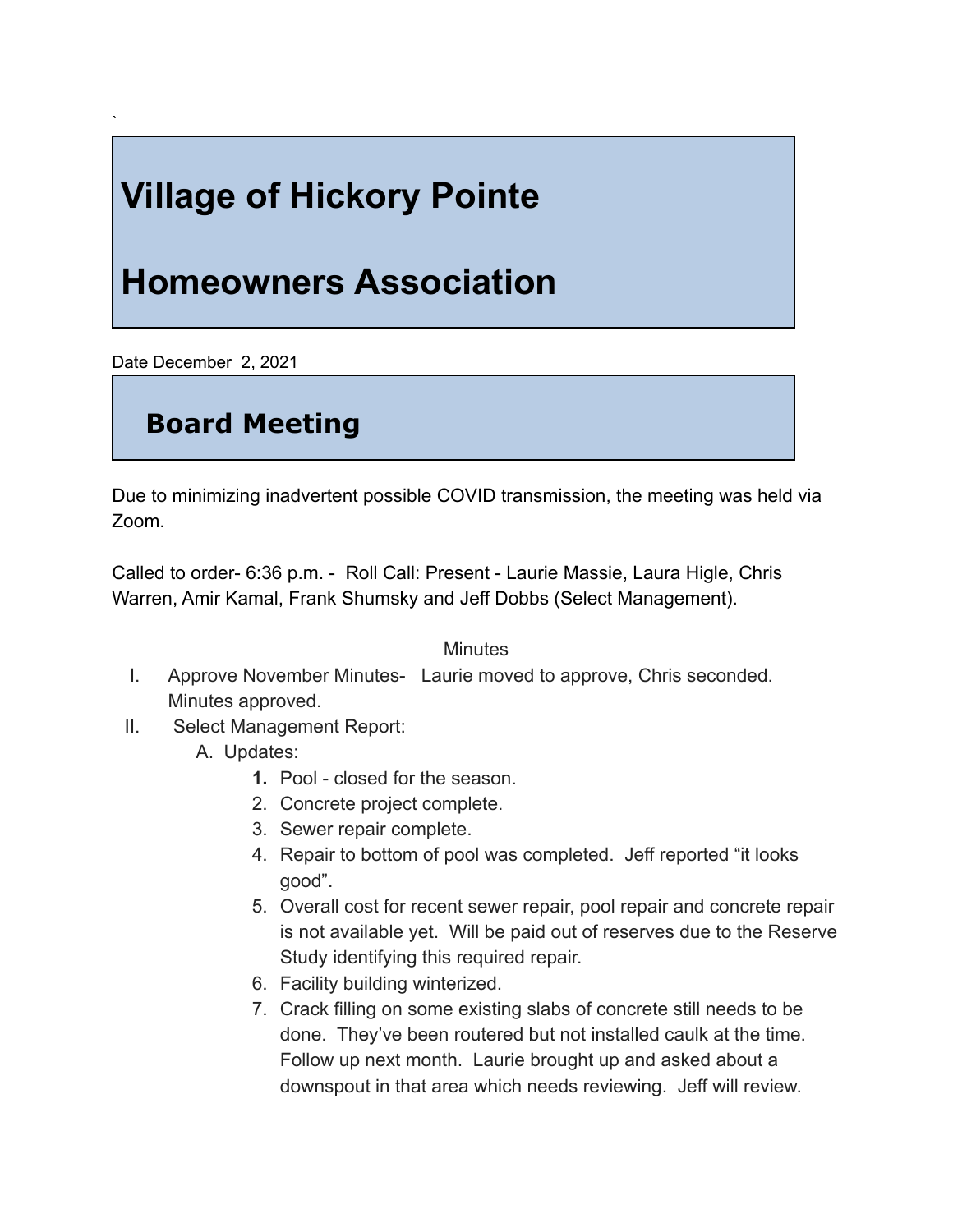- 8. Property line depth of lot using bricks? (Jeff was going to get a tape and measure). Follow up in spring.
- III. Previous Discussions:
	- A. In August, the Board discussed compliance with township ordinance addressing tree limbs over sidewalks. We asked Jeff to let the Township know we are getting complaints. Follow up in Spring.
	- B. Snow maintenance
		- 1. Board asked Jeff to get a quote again for us to review the costs and impact on dues. Jeff has asked for a quote. This will come to our January meeting.
		- 2. Board also discussed having signs posted stating individuals use paths at their own risk
		- 3. Decisions will be reviewed at the next meeting.
		- 4. Legal advice will also be researched
- IV. Pool
	- A. Jeff reported that Pat will need to come in this fall and redo the caulk joint between the coping stone and the pool deck around the pool. This was completed.
	- B. Upgrade consideration:
		- 1. Board discussed the possibility of updating security camera system to help monitor the pool during and after hours. Needs to be done for 2022.
		- 2. We should also consider the "electronic card" issue again. It's been an ongoing issue and we remain locked out of our security system.
		- 3. By email Laurie asked for more quotes and Laura asked about who will be expected to keep up on card activations. It will also be important to have a rep attend our meeting to talk through the design and quote.
		- 4. Select had emailed a quote from Guardian. Select identified we need new cards and a new reader but is not sure that we need other new equipment. Select also has questions about monthly monitoring. Select will also find another company to obtain a quote from. New technology includes the possibility of phones, key fobs, etc. Select will learn more about this. Jeff will report back.
		- 5. Select sent a letter to the homeowner regarding the poison ivy and requested for him to let us know if the matter was not sufficiently resolved. Letter was sent on November 10, 2021.
- V. Architectural Committee: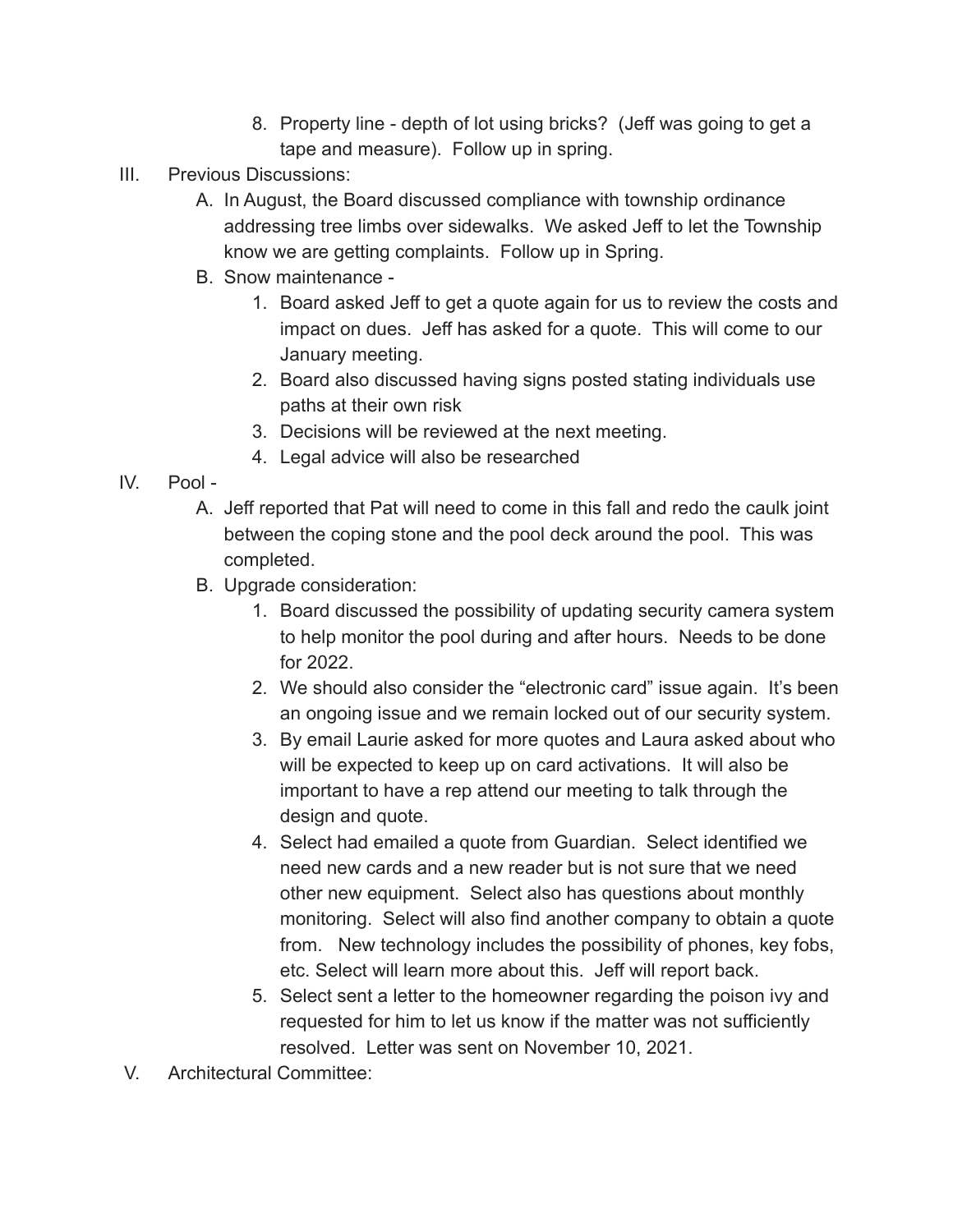- A. The new homeowners of the sole approved fence is requesting approval for updating the fence. The Board requested they submit their plans for the Board's review. Still no submission.
- B. Complaints and / or requests from Homeowners:
	- 1. A homeowner complained about a treefort structure as an eye sore. The presence was confirmed by Select (and pictures sent). The Board discussed this structure and the bylaws. Via email, Board agreed structure is in violation of bylaws and a letter should be sent. Jeff drafted a letter. Finalized and approved letter during December meeting. Jeff will send structure letter with due date of December 31, 2021.
	- 2. Recent request for mediation of previous decisions and annexation for this homeowner from our bylaws was discussed and Board decided to hold firm on previous decisions and by law cannot allow annexation.
- C. Laura completed tasks from previous meeting related to protocol when reaching out to Property Management.
- VI. Finance-
	- A. Status: No issues on budget. Board reviewed some line items.
		- 1. Jeff will send a copy of an invoice for a monthly charge for a modem at the pool. Laurie will discuss this with Brian for verification.
		- 2. Board discussed our website and our Google suite and will review.
		- 3. Jeff will bring information to the Board by email or next meeting.
	- B. Collections status: 9 individuals are on the attorney collection report for a total of \$29,000. However three of those remain on the attorney's report and have been there since the Builder ran the Association. Two of the three we do not even know where the individuals are. These will continue to be reviewed until the statute of limitations is reached.
	- C. Active collections We have 5 lots currently in collections with the attorney. (One less than in September 2021.)
	- D. We have 5 lots currently less than 2 years in arrears. These are homeowners that have not paid for 2021 Association dues.
	- E. We have 4 lots currently less than 1 year in arrears.
	- F. Update on Legal and Collections no updates.
	- G. Budget for 2022 was shared and will be discussed in more depth in January.
		- 1. Jeff pointed out we may need to add in the monthly service fee for the new system at the pool (probably about \$600/ year).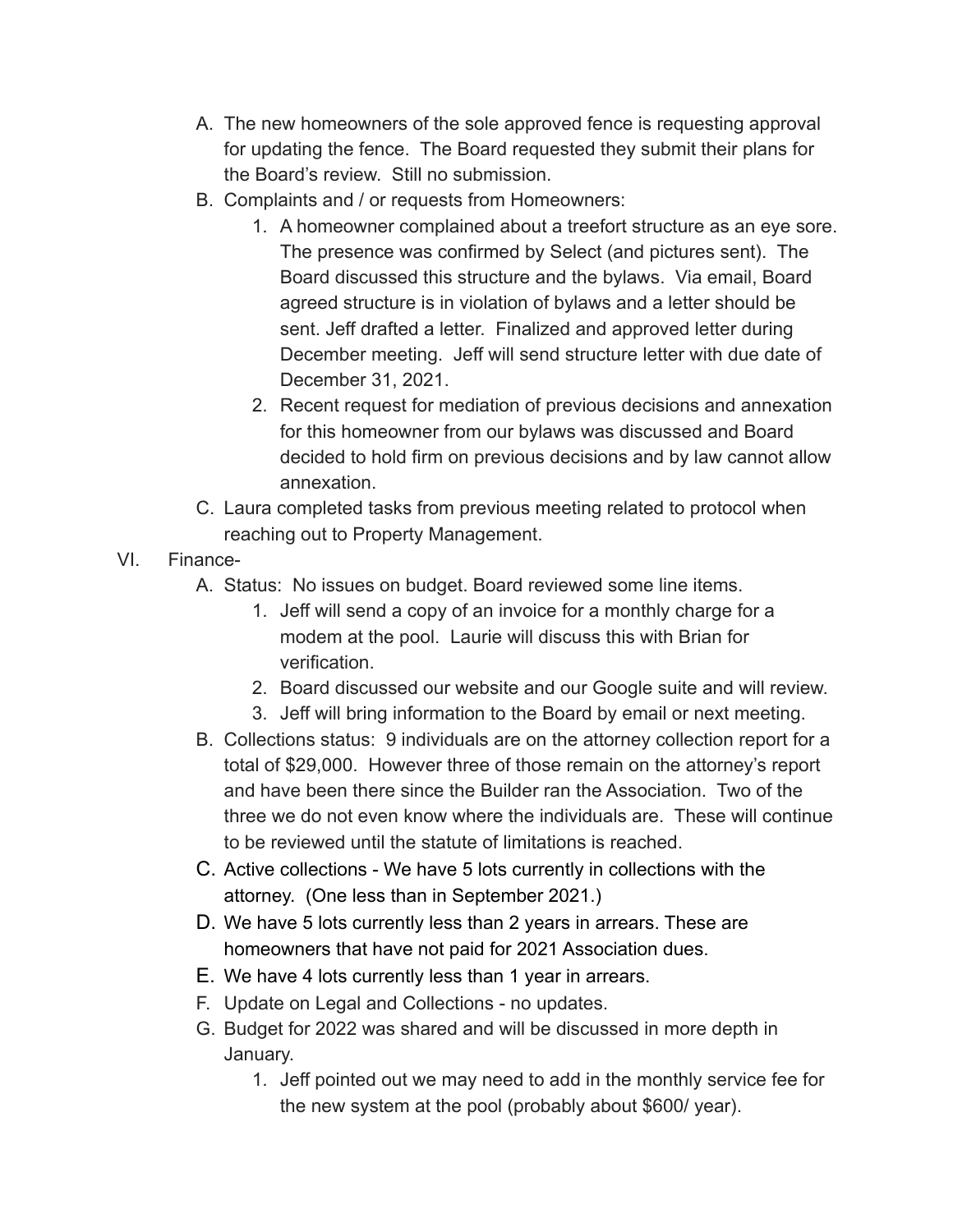- 2. Jeff reduced reserve contribution from \$20k to \$17,500.
- 3. New signs for entry into Common Areas are identified in the Reserve Study for 2022.
- II. Bylaws
	- A. Group (Chris Warren, Michelle Anzaldi and Laura Higle) met to review attorney's revisions. Group will report to Board at December meeting and next steps.
	- B. Michelle Anzaldi attended the meeting to discuss where we are at. Michelle will put out a summary of outstanding issues (if they exist).
	- C. All Board members should read the final draft and be sure we support and agree with this version.
	- D. Then final changes will be sent to Greg.
	- E. Decide on time frames for next steps.
- III. New Member Orientation continued.
	- A. Things to do and things to avoid- will discuss in January.
	- B. Board priorities for upcoming year- discuss in January.
	- C. Board Officer Insurance
	- D. Board duties and protections
- IV. Annual Meeting- Discuss in January
	- A. Why?
	- B. Agenda items
		- 1. Budget-
		- 2. Bylaws -
		- 3. Election for two Director positions Laurie and Laura
	- C. Start reviewing for dates
- V. New Business-
	- A. Audit will review at next meeting.
	- B. Deck approval process will review next meeting.

Per June 2020 Minutes: Zoom meetings- During these times of COVID, the Board will be meeting electronically via Zoom and the meetings are open to homeowners. Interested homeowners should email the board requesting the specific link to the scheduled Zoom meeting. The Board wants to be sure to be able to use the meeting time to get through the agenda but also provide an opportunity for Homeowner's to participate. The Board has agreed upon Homeowners having 3 minutes at the beginning and end of the meeting to pose concerns, provide input or ask questions. The Board may or may not respond to questions or comments as further information may be necessary to formulate an accurate response.